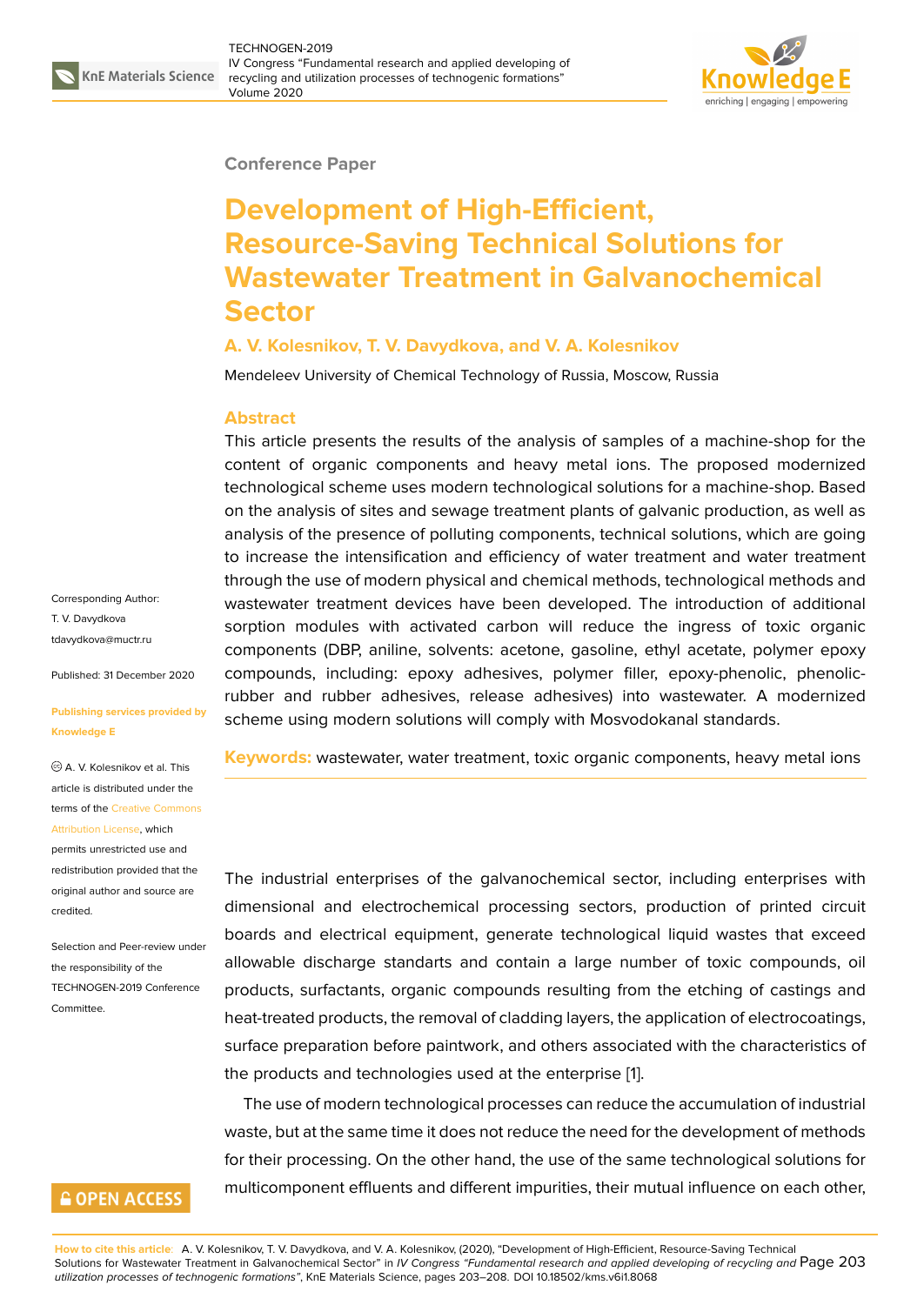significantly complicates the use of reagent, membrane and other classical methods of purification [2].

Laboratory studies have been carried out to improve the means and methods of contaminated solutions treatment. Scientific and technological approaches have been developed [aim](#page-5-1)ed at increasing the efficiency of the rinse waters and wastewaters conditioning and purification using the example of a machine-shop (Moscow), as well as disposal solutions, from organic pollution for complex and multicomponent systems.

The following sections are located on the territory of a machine-shop: galvanic production (GP) and the production of flexible printed circuit boards (PCB) for electronic equipment with sewage treatment plants (STP); paint and varnish production (PVP); production of composite materials (PCM); model site (MS).

At the PCB site, NaOH, Na $_2$ CO $_3$  solutions, a photoresist, a SPF-VSC photoresist removal solution, which include an unsaturated oligomer, polyester, acrylic oligomer, styrene copolymers, photosensitizers, dye, solvents are used. In large quantities these reagents fall into process medium and wastewater. The concentration of photoresist in solutions is 10-15 g/dm $^3$  (COD 10.000-12.000), and in washing water - 500-1000 COD units. Rinsing liquid containing ethyl carbitol, diacetone alcohol, butanol, dimethylformamide, triethanolamine, triethylamine, dodecyl alcohol get into wastewater during operation. The concentration of these components in water can reach 1-100 mg/dm<sup>3</sup>, COD = 100-1000 units. These solvents can easily dissolve dibutyl phthalate (DBP).

At the PCM site, epoxy resins, polymer epoxy compounds, epoxy-phenolic, phenolicrubber and rubber adhesives, release adhesives are used. When working with binders and adhesives, the following substances may be released: epichlorohydrin, phenol, formaldehyde, solvent vapors.

Materials are included in the designed construction, and the waste generated, during the production of models, and the waste generated, as a result of irreversible chemical reactions, is converted into solid waste that must be disposed of in accordance with the established procedure at the enterprise.

At industrial enterprises of a galochemical sector, in the course of operation at the sites, liquid technogenic wastes are generated containing a wide range of harmful chemicals of both organic (DBP, aniline, solvents, alcohols) and inorganic (Cu, Ni, Zn, Cd) nature.

In order to determine the concentrations of individual toxic components, wastewater samples from various workshops and sections of the engineering plant were taken from the wells after their sewage. The analysis of the samples (see Table 1) showed that the main organic contaminants (COD and STP) were detected in samples of PVP, PCM and MS. The largest amount of organic pollutants was found in samples of PCM. Organic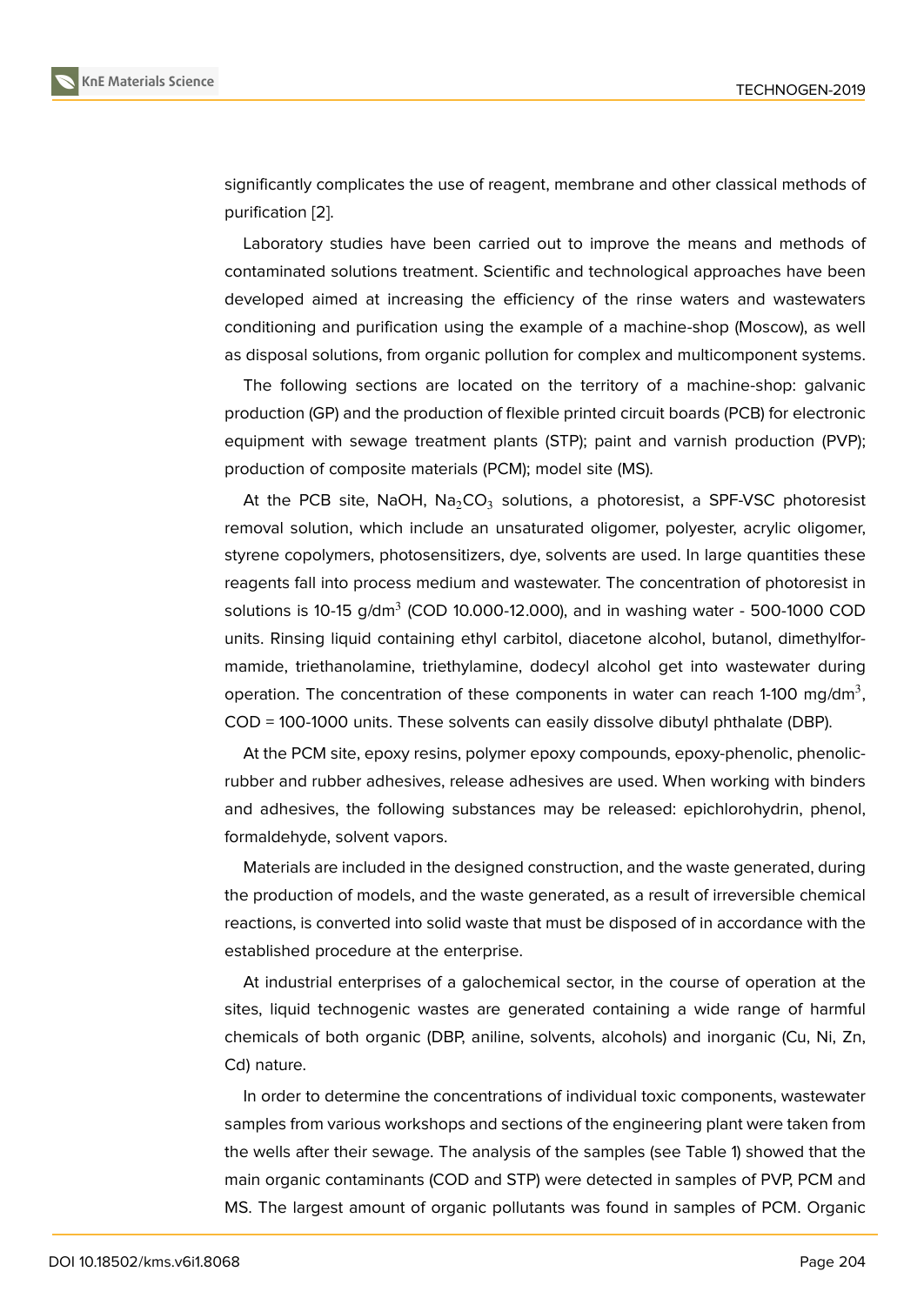

compounds are present in 2 forms, namely in solid form, as evidenced by the analysis of suspended solids and turbidity. Concentration of 1.5-5 g/dm $^3$  (samples of PVP and SPS), turbidity of 35-40 units (samples of PVP, PCM and MS). Aniline and dibutyl phthalate in all samples were not detected at the MAC control level.

Table 2 shows that the indicators of copper exceed the allowable concentrations. The high concentration of suspended solids in the sample from the sewage treatment plants of GP and PCB (0.4 g/dm<sup>3</sup>) indicates the inefficient operation of the sump. The composition of suspended solids in the sample from GP and PCB: Ca(OH)<sub>2</sub>, Mg(OH)<sub>2</sub>, Cr(OH) $_3$ , Fe(OH) $_3$ , Cu(OH) $_2$ , Ni(OH) $_2$ , Al(OH) $_3$ , carbonates and phosphates of these metals. The low content of polluting components in the sample from the total output of the SPS indicates a strong dilution of wastewater from the workshops (GP, PCB, PVP, PCM).

| TABLE 1: The results of the analysis of samples of a machine-shop for the content of organic components. |  |  |
|----------------------------------------------------------------------------------------------------------|--|--|
|----------------------------------------------------------------------------------------------------------|--|--|

| $N^{\circ}$    | Indicator              | Unit                             | Sampling location                                        |            |           |            |                            |
|----------------|------------------------|----------------------------------|----------------------------------------------------------|------------|-----------|------------|----------------------------|
|                |                        |                                  | Sewage<br>treatment<br>plants of<br>GP and<br><b>PCB</b> | <b>PVP</b> | <b>MS</b> | <b>PCM</b> | Total output<br>of the SPS |
| $\mathbf{1}$   | <b>COD</b>             | qO <sub>2</sub> /dm <sup>3</sup> | 60                                                       | 195        | 175       | 650        | 140                        |
| 2              | Total carbon           | mg/dm <sup>3</sup>               | 203                                                      | 422        | 748       | 1500       | 658                        |
| 3              | pH                     | unit                             | 6,98                                                     | 7,12       | 7,87      | 7,5        | 7,44                       |
| $\overline{4}$ | Eh (ORP)               | mV                               | 290                                                      | $-20$      | $-79$     | $-60$      | $-17$                      |
| 5              | Turbidity              | <b>NTU</b>                       | 1,1                                                      | 43,7       | 35,2      | 40         | 15,8                       |
| 6              | Suspended<br>materials | g/dm <sup>3</sup>                | 0,4                                                      | 1,5        | 1,2       | 5          | 3,5                        |
| 7              | Anilin                 | <b>MAC</b>                       | N/D                                                      |            |           |            |                            |
| 8              | <b>DBP</b>             | <b>MAC</b>                       | N/D                                                      |            |           |            |                            |

| N <sup>2</sup> | Indicator | Unit               | Sampling location                                        |            |           |            |                                                          |
|----------------|-----------|--------------------|----------------------------------------------------------|------------|-----------|------------|----------------------------------------------------------|
|                |           |                    | Sewage<br>treatment<br>plants of<br>GP and<br><b>PCB</b> | <b>PVP</b> | <b>MS</b> | <b>PCM</b> | Sewage<br>treatment<br>plants of<br>GP and<br><b>PCB</b> |
| 1              | $Ni2+$    | mg/dm <sup>3</sup> | 0,04                                                     | 0,01       | 0,01      | 0,01       | N/D                                                      |
| 2              | $Pb^{2+}$ | mg/dm <sup>3</sup> | N/D                                                      |            |           |            |                                                          |
| 3              | $Zn^{2+}$ | mg/dm <sup>3</sup> | 0,14                                                     | 0,08       | 0,05      | 0,05       | 0,04                                                     |
| $\overline{4}$ | $Cu2+$    | mg/dm <sup>3</sup> | 0,63                                                     | 0,16       | 0,15      | 0,15       | 0,17                                                     |
| 5              | $Cd^{2+}$ | mg/dm <sup>3</sup> | N/D                                                      |            |           |            |                                                          |
| 6              | $Al3+$    | mg/dm <sup>3</sup> | 0,41                                                     | 0,12       | 0,12      | 0,12       | 0,12                                                     |
| $\overline{7}$ | $Fe3+$    | mg/dm <sup>3</sup> | 0,04                                                     | 0,09       | 0,06      | 0,06       | 0,08                                                     |
| 8              | $Cr^{3+}$ | mg/dm <sup>3</sup> | 0,01                                                     | 0,01       | 0,01      | 0,01       | 0,01                                                     |

TABLE 2: The results of the analysis of samples of a machine-shop for the content of heavy metal ions.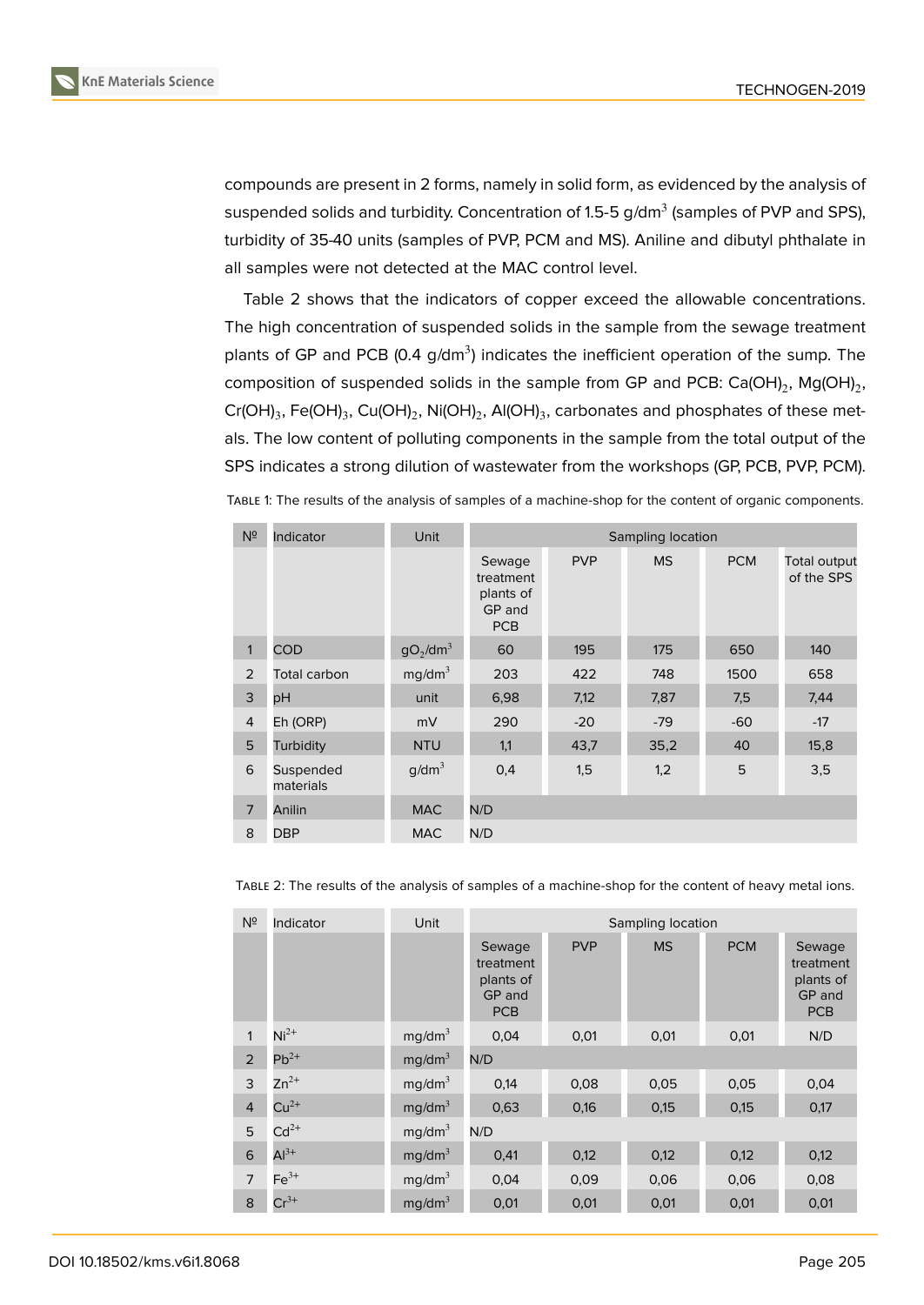The low content of Cu, Ni, Zn, Fe, Cr, Al ions in the samples indicates a high water consumption and irregular operation of the main galvanic lines and facilities. The efficiency of sewage treatment plants of GP due to the operating life and proposed technologies is low.

The discharge of solutions, solvents, metal etching, surface preparation, degreasing leads to an increase in the concentration of organic contaminants in wastewater by 10-100 times and a decrease in the efficiency of sewage treatment plants.

It is possible to neutralize small volumes (up to 1 dm<sup>3</sup>) of organic solvents by adding to them spent activated carbon (AC) of the OU-B type in the form of solid waste. So, it is recommended to use modular local units in composites (CM) sites.

Due to the fact that pollutants are formed during the curing of coatings in the process of applying PVP, especially at elevated temperatures: formaldehyde from urea and melamine-formaldehyde coatings, phenol and formaldehyde from phenolformaldehyde, epichlorohydrin from epoxy, dibutyl phthalate and phosphate - from polyvinyl chloride. It is necessary to strictly monitor that the concentration of harmful substances in the atmosphere of industrial premises does not exceed the MAC.

In order to reduce the concentration of wastewater pollution, it is necessary to provide their discharge from the PVP site and from the CM site to GP storage. This will reduce the concentration of organic pollutants due to sorption processes on hydroxide deposits (Fe, Al, Cr, Cu, Ni). The introduction of additional sorption modules with activated carbon will reduce the ingress of toxic organic components into wastewater.

Further (see Figure 1), the proposed scheme of sewage treatment plants for industrial enterprises of galvanochemical sector is presented. Advantages of the proposed technical solutions:

- a modernized scheme using modern solutions will comply with Mosvodokanal standards;
- an automatic control system for cleaning parameters (pH, Eh, Red / Ox, COD) will be introduced;
- pH of the treated water will ensure removal of Cu, Ni, Zn, Cd ions;
- will allow cleaning from organic contaminants (DBP, aniline, solvents: acetone, gasoline, ethyl acetate, polymer epoxy compounds, including: epoxy adhesives, polymer filler, epoxy-phenolic, phenolic-rubber and rubber adhesives, release adhesives;
- sediment (sparingly soluble metal compounds) will be removed from the sump regularly;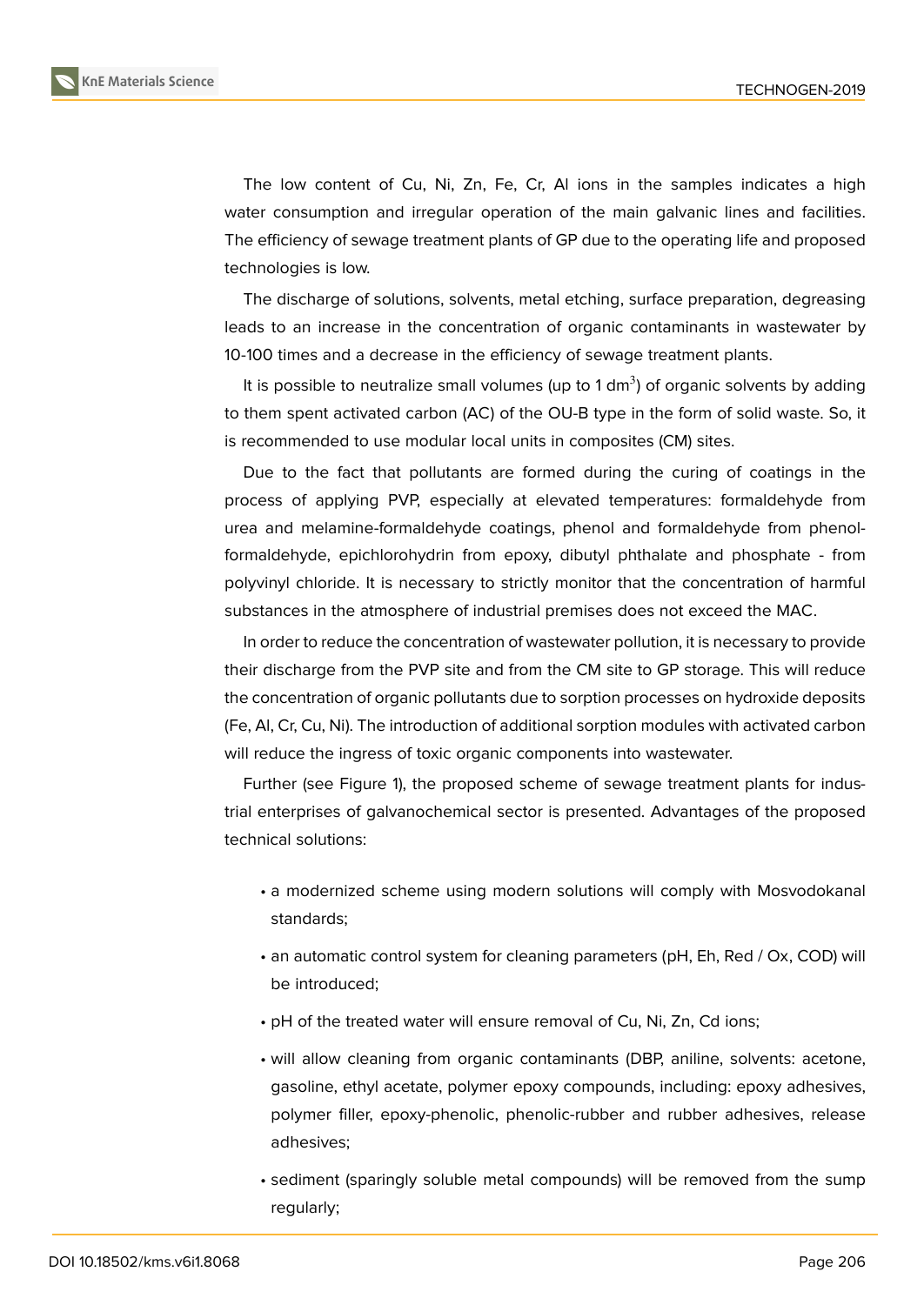

- a system for the disposal of used technological solutions (pickling, degreasing, Cu, Ni) will be adopted;
- wastewater from PVP, PCM workshops, the main sources of DBP and aniline pollution will also be brought to the STP for their treatment.



**Figure** 1: The proposed modernized technological scheme using modern technological solutions for a machine-shop: 1 - capacity-receiver of chrome-containing effluents; 2 - capacity-receiver of acid-alkaline effluents; 3 - reactor for chromium reduction; 4 - neutralization reactor; 5 - capacity for storage (dosing) of Ca(OH) $_2$ ; 6 - sump with access to the filter press; 7 - pumps; 8 - pH lowering reactor; 9-electroflotator; 10a, 10b - filters on the AU; 11 - reactor for receiving wastewater from the PVP.

Based on the analysis of sites and sewage treatment plants of galvanic production, as well as analysis of the presence of polluting components, technical solutions, which are going to increase the intensification and efficiency of water treatment and water treatment through the use of modern physical and chemical methods, technological methods and wastewater treatment devices have been developed.